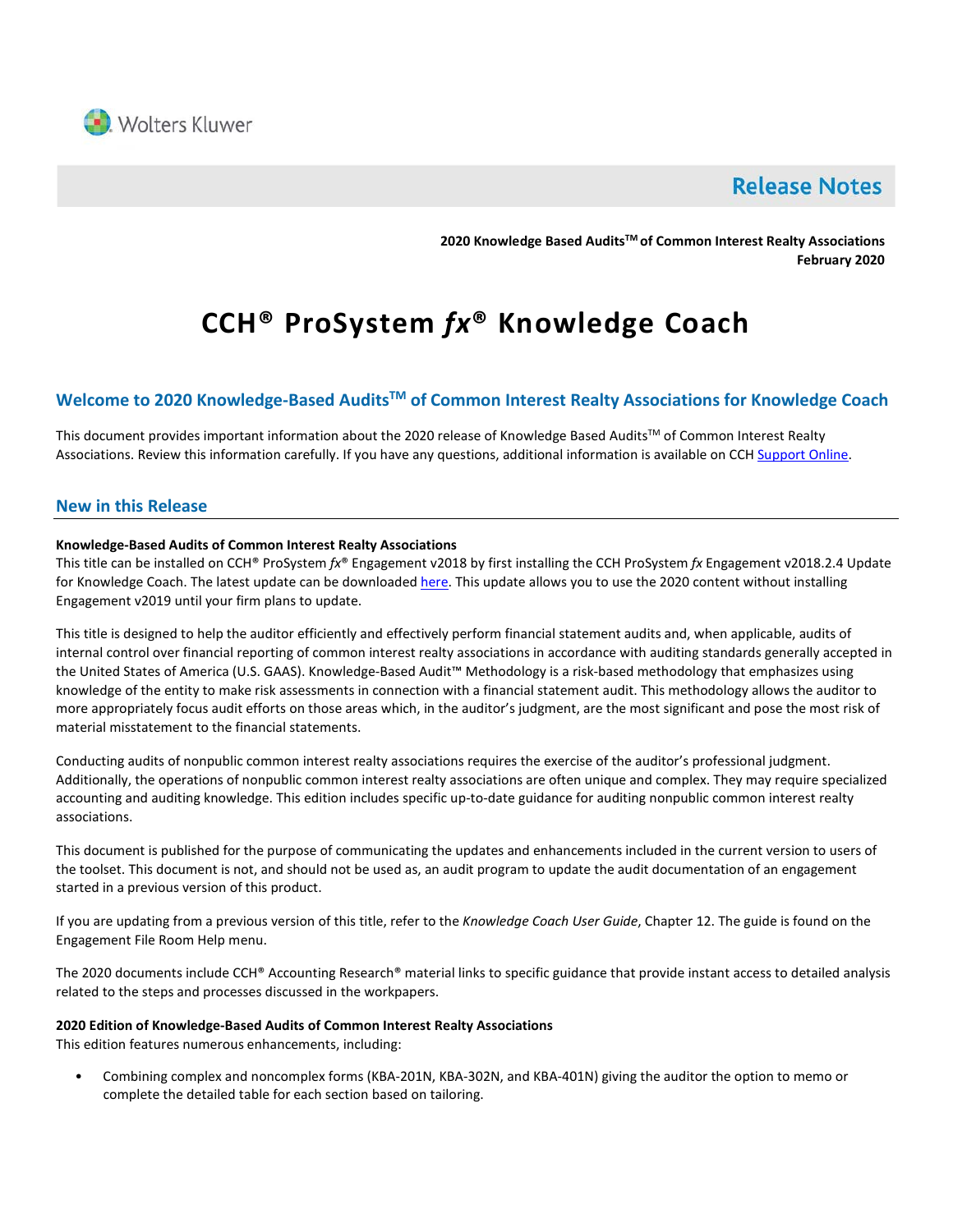**Roll Forward Note**: If you have used a noncomplex document in your prior engagement, before rolling that file forward, you must add the complex document to your engagement binder. Doing so retains the data from the noncomplex document. Remove these workpapers from the prior year binder after you have rolled the binder forward.

If your binder has already been finalized and you don't want to unfinalize the binder to insert the complex document before rolling forward from the 2019 version, you can make a copy of your finalized binder. Then, insert the applicable complex documents and roll forward the copied binder to the 2020 title version. After roll forward, remember to delete the copied prior year binder from your file room. Doing this will retain the data into the 2020 combined versions.

Alternatively, copy and paste the data from the prior year noncomplex document from the prior year binder after you roll forward to the current combined versions. The noncomplex document will roll forward as an obsolete workpaper with no data. Remove it after you have rolled forward your binder. Refer to your prior year binder for data in the noncomplex document.

For the Update Knowledge Coach Content option, you should insert the complex version of the workpaper prior to updating; this retains information from the now obsolete noncomplex version. We recommend publishing the noncomplex versions prior to selecting the Update Knowledge Coach Content option so you have access to the data after updating, as the noncomplex version will be obsolete.

- Streamlining Entity Information from KBA-302 Understanding the CIRA and Its Environment by removing Section I. This information is available in KBA-200 CIRA Information and Background.
- Adding flow of columns "Nature of Other Services" and "Firm Personnel Overseeing the Service" from KBA-101 Overall Audit Strategy to AID-201 Non Attest Services Independence Checklist.
- Adding the table "Prior Year Substantive Matters and Significant Findings" to KBA-102 Engagement Completion Document. This table is only user entry and is available if you would like to document prior year matters or findings.
- Adding the flow of question "Describe the users or expected users of the financial statements (e.g., owners, stakeholders, lenders)" from KBA-200 Entity Information and Background to KBA-301 Worksheet for Determination of Materiality, Performance Materiality, and Thresholds for Trivial Amounts.
- Adding flow of Component Units from AID-603 Component Identification and Analysis to KBA-301 if the user has noted the Component Unit as being "Significant" in one of the four columns in AID-603.
- Adding a new column in KBA-301 in step 4: Determination of the Threshold for Trivial Amounts so you can document the trivial amount. You must manually key in this number based on the calculation, as this new column triggers the flow of the trivial amount to the materiality tables located in other forms.
- Adding a new table to trigger flow of items identified in KBA-400 Scoping and Mapping of Significant Account Balances, Classes of Transactions, and Disclosures. All items identified in table 2 or 3 of KBA-400 flow to this new table, and then you can decide which to flow to KBA-103. This change helps remove duplication in KBA-103.
- Modifying headers and related instructions regarding compensating controls in KBA-401 Understanding Entity-Level Controls. Due to modifications, you can no longer show or hide columns in the detailed table based on internal control tailoring questions from AUD-100. Note that column 7 is reset on roll forward due to the content changes.
- Modifying headers and adding one new column (If Controls are Not Effectively Designed and Implemented or Are Not Operating Effectively, Describe the Risks of Material Misstatement) in KBA-402 Understanding General Controls for Information Technology in the "less complex" table. This new column contains a dynamic list of risks noted in the engagement which is similar to the functioning of KBA-400 and KBA-40X series forms.
- Adding two new Potential Error Diagnostics in KBA-502 Summary of Risk Assessments that trigger when you:
	- Add a specific risk in the risk pane, but document that both Inherent Risk and Control Risk are low.
	- Select Combined under the Planned Audit Approach column and you haven't noted that they are performing an integrated audit and are not testing internal controls overall for a particular audit area in AUD-100.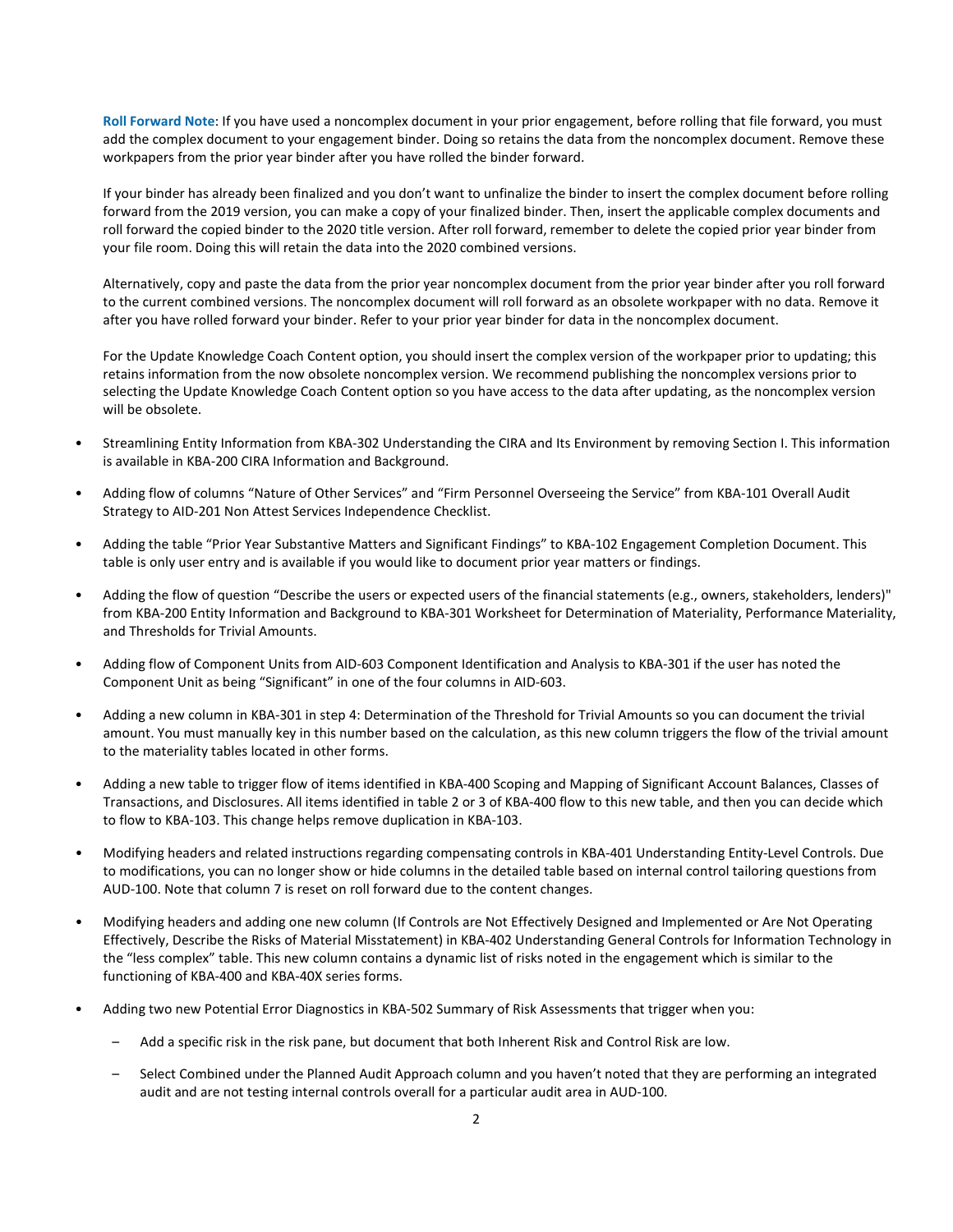- Adding a table to both KBA-902 Audit Review and Approval Checklist and KBA-905 Review and Approval Checklist: Interim Review of Financial Information to document a concurring partner review, if applicable. A tailoring question has also been added to AUD-100 that has show/hide functionality on this table in both forms.
- Adding a new missing workpaper or unnecessary workpaper diagnostic related to AID-603 based on your response to tailoring question, "Does the entity have multiple components, multiple locations, or segments that are included in the scope of our engagement?"
- Adding a new audit area, Business Combinations, throughout the title, and adding AUD-820 Audit Program: Business Combinations.
- Rewording audit area "Journal Entries and Financial Statement Review" to "Journal Entries." The Financial Statement Review steps are no longer in AUD-813. These steps are now included in the new AUD-909 Audit Program: Financial Statement Review form.
- Adding new steps and tailoring questions to AUD-803 Audit Program: Receivables and Revenues for procedures that can be performed under ASC Topic 606.
- Adding new steps and tailoring questions to AUD-806 Audit Program: Property and Equipment, and Depreciation and AUD-810 Audit Program: Debt Obligations to document new/revised lease guidance under ASU No. 2016-02, Leases (Topic 842).
- Enhancing instructions and procedures throughout the toolset to improve workflow.
- Adding new tips regarding Omnibus Statement on Auditing Standards for the issuance of SAS-135.
- Adding new AUDs, CORs, and RESs as follows:
	- AUD-820 Audit Program: Business Combinations
	- AUD-909 Audit Program: Financial Statement Review
	- KBA-901A Tax Basis Financial Statement Disclosure Checklist
	- KBA-901B Cash Basis Financial Statement Disclosure Checklist
	- AID-829 Deferred Tax Analysis
	- AID-839 Journal Entry Testing Worksheet
	- AID-840 Payroll and Related Liabilities Analytical Procedures
	- AID-910 Final Account Balance Analysis
	- RES-027 Lease Checklist: Identifying a Lease (ASC 842)

[Click here](http://support.cch.com/updates/KnowledgeCoach/pdf/guides_tab/2020%20CIRA%20Audit%20Title%20Overview%20for%20Knowledge%20Coach%20Users.pdf) for the 2020 Audits of Common Interest Realty Associations Title Overview for Knowledge Coach Users.

In addition, forms and practice aids throughout have been updated to include new examples and tips, and where applicable, to take into account new literature, standards, and developments reflected in the following current audit and accounting guidance:

- FASB Accounting Standards Codification™ as of December 31, 2019, through Accounting Standards Update No. 2019-12
- AICPA Statement on Auditing Standards (SAS) No. 134, Auditor Reporting and Amendments, Including Amendments Addressing Disclosures in the Audit of Financial Statements
- AICPA Statement on Auditing Standards (SAS) No. 135, Omnibus Statement on Auditing Standards 2019
- AICPA Statement on Auditing Standards (SAS) No. 137, The Auditor's Responsibilities Relating to Other Information Included in Annual Reports, which do not provide for early implementation
- AU-C 930, Interim Financial Information
- AU-C 940, An Audit of Internal Control Over Financial Reporting That Is Integrated With an Audit of Financial Statements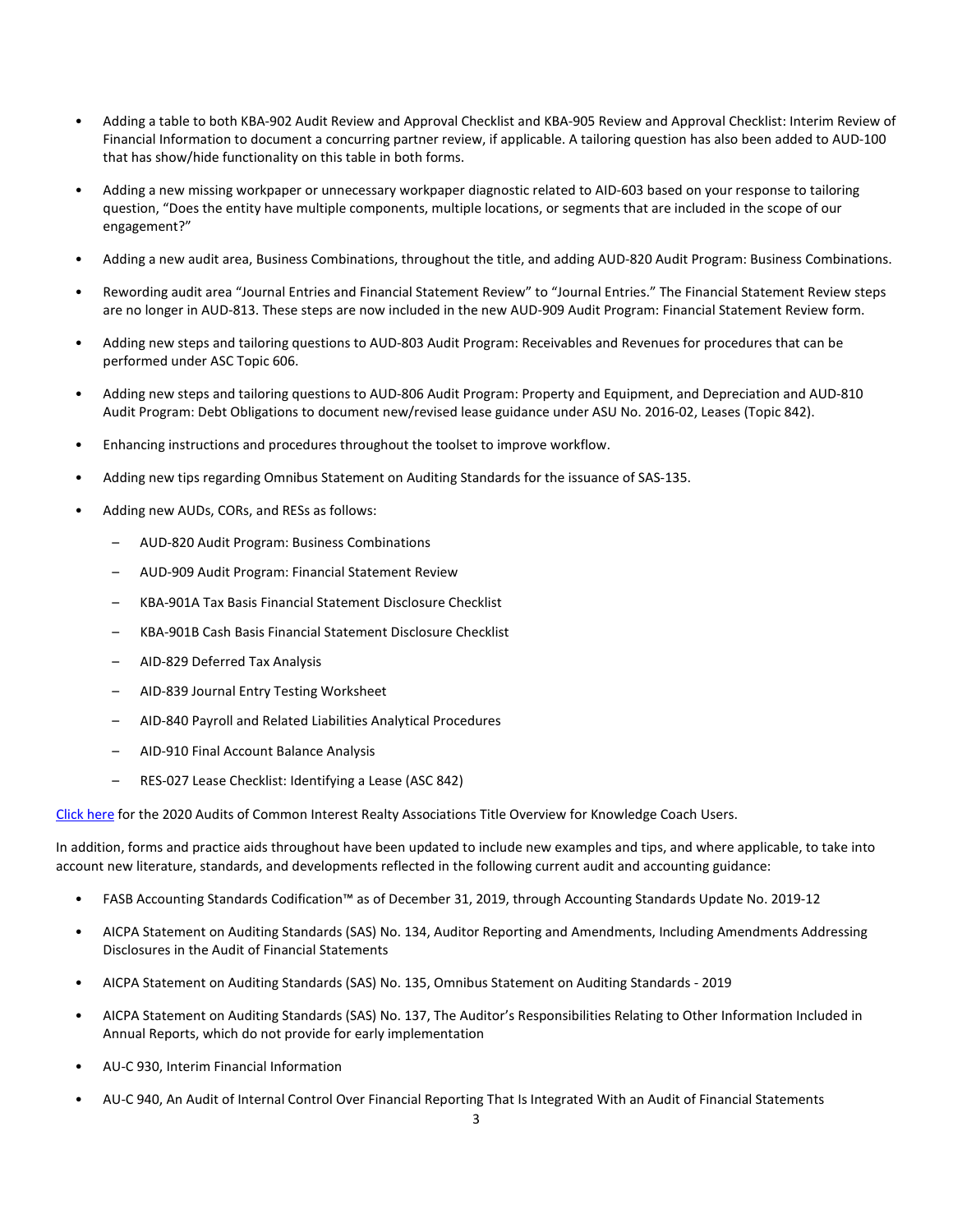#### **Important:**

- Save changes to workpapers before closing the workpaper or the binder to ensure data is correctly updated.
- If Microsoft® Word crashes when using Knowledge Coach, before closing the binder, use the **Save Knowledge Coach Answers** option in the binder view under the Tools menu. This action saves all data within tables.
- You can view other Knowledge Coach Best Practices on ou[r Web](https://support.cch.com/kb/solution/000034942/sw34947) site.

#### **System Requirements**

This title requires the 2019 Financial Statement Base Title. The 2019 Financial Statement Base title must be installed with one of the following versions of Engagement and Knowledge Coach.

- Engagement and Knowledge Coach v2018 with CCH ProSystem fx Engagement v2018.2.4 Update or later, available [here.](https://support.cch.com/updates/Engagement/release2018/release2018.aspx) To identify the version you are running, please go to the Help > About window in the application.
- Engagement and Knowledge Coach v2019 or newer.

If you are upgrading from Engagement v7.1 or older, please contact [Technical Support.](https://support.cch.com/contact)

A minimum of 4GB of RAM is required for optimal performance when opening and navigating Knowledge Coach workpapers.

#### **License Requirements**

This title requires the Knowledge-Based Audits of Common Interest Realty Associations license. Users who do not have a license for this title cannot use Knowledge Coach functionality in workpapers.

For information on updating your licensing, see [How do I add or update CCH ProSystem fx Engagement Licenses?](https://support.cch.com/kb/solution.aspx/sw3937) on our Support Web site.

For more information on assigning licenses, see [How do I assign Engagement Licenses?](https://support.cch.com/kb/solution.aspx/sw3943) on our Support Web site.

#### **Download Instructions**

If you plan to use this title on Engagement and Knowledge Coach v2018, apply the CCH ProSystem *fx* Engagement v2018.2.4 Update to all computers, including Admin and terminal servers, before installing the title. Review the update's [release notes](https://d2iceilwdglxpz.cloudfront.net/release_notes/CCH%20ProSystem%20fx%20Engagement%202018.2.4%20Release%20Notes.pdf) for more deployment information.

To download this title:

- 1. Navigate to the [Knowledge Coach Updates](http://support.cch.com/updates/KnowledgeCoach) section of the Engagement Support Web site.
- 2. Select the Knowledge Coach Series. The series are arranged by title type, then industry.
- 3. Click **Download File** next to the title you want to download.

**Note**: On some occasions the content package file (.KCP) will download with the extension changed to .ZIP. If this occurs, change the extension of the downloaded file to KCP, using all capital letters.

You must install the 2019 Financial Statement Base title before installing the 2020 Knowledge Based Audits of Common Interest Realty Associations. The Financial Statement Base title is also available on th[e Knowledge Coach Update Web](http://support.cch.com/updates/KnowledgeCoach) site.

The Knowledge Coach Content Package (KCP) download is a proprietary file that must be installed from within Engagement. Save this KCP file to a location on your local drive, and follow the Installation Instructions below.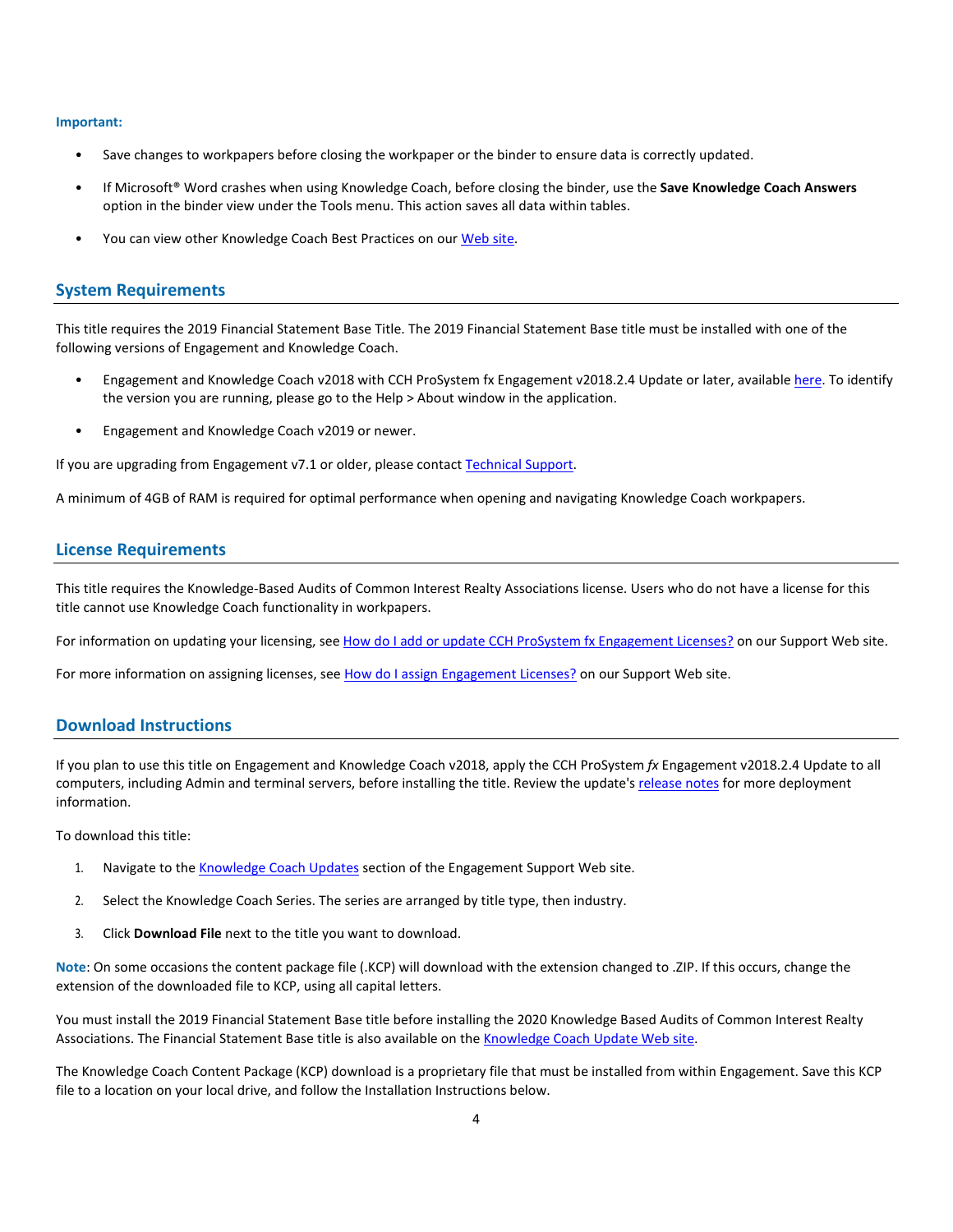#### **Installation Instructions**

See [How do I add a new CCH® ProSystem fx® Knowledge Coach title to CCH® ProSystem fx® Engagement?](https://support.cch.com/kb/solution/000033707/sw30271) for instructions on installing a new Knowledge Coach title.

# **Using Your Knowledge Coach Content with CCH® Accounting Research Manager®**

CCH Accounting Research Manager (ARM) is the most comprehensive, up-to-date, and objective online database of financial reporting literature. It includes all authoritative and proposed accounting, auditing, and SEC literature, plus independent, expert-written interpretive guidance.

Available on ARM, the Knowledge-Based Audits of Common Interest Realty Associations Guide helps you comply with the most recent professional standards and guidance for the conduct of audits of Common Interest Realty Associations and to integrate the use of practice aids, tools, and other resources with its guidance. This publication supplements and complements the knowledge-based documents that are available in Knowledge Coach.

If you subscribe to an ARM library that includes Common Interest Realty Associations content, you can link directly to source material from Resources in Knowledge Coach documents. These links have been updated to refer to the accounting standards under the FASB Accounting Standards Codifications. Also, if you subscribe to the Knowledge-Based Audits of Common Interest Realty Associations Guide on ARM, you can take advantage of references to the guide material in the Knowledge Coach documents.

With Accounting Research Manager, you maximize the efficiency of your research time, while enhancing your results. Learn more about our content, our experts, and how you can request your free trial by visiting the [Accounting Research Manager Web](http://www.accountingresearchmanager.com/) site. You can also access the Accounting Research Manager Web site by selecting **Engagement > Binder Window > Shortcuts Bar > Guidance tab**.

#### **Using Your Knowledge Coach Content**

To use your Knowledge Coach workpaper templates, do the following:

- 1. Open a binder in Engagement.
- 2. Select the workpaper tab into which you would like to insert the workpaper.
- 3. Select **New Knowledge Coach Workpaper** from the toolbar or File menu.
- 4. Select the new Knowledge Coach title with the content you would like to use. You can only select titles you have installed. The information displayed changes to reflect the workpaper organization available for the selected title.
- 5. Select the Knowledge Coach workpapers to insert into your binder, and then click **OK**.
- 6. In the Selected Workpaper Properties window, add a workpaper index in the Index field and make any Name modifications that are needed. You can also modify the tab location or the roll forward settings for each workpaper.
- 7. Click **OK**. The integrated Knowledge Coach workpaper is now inserted into your engagement binder.

**Note**: For more information on how to use Knowledge Coach workpapers in your binder, see the *Knowledge Coach User Guide*.

## **Additional Information on Knowledge Coach and the KBA Methodology**

**Knowledge-Based Audit (KBA) Methodology** allows the results of one set of procedures to become the input for the next. The key components of the KBA methodology include:

• An overview that guides auditors through the methodology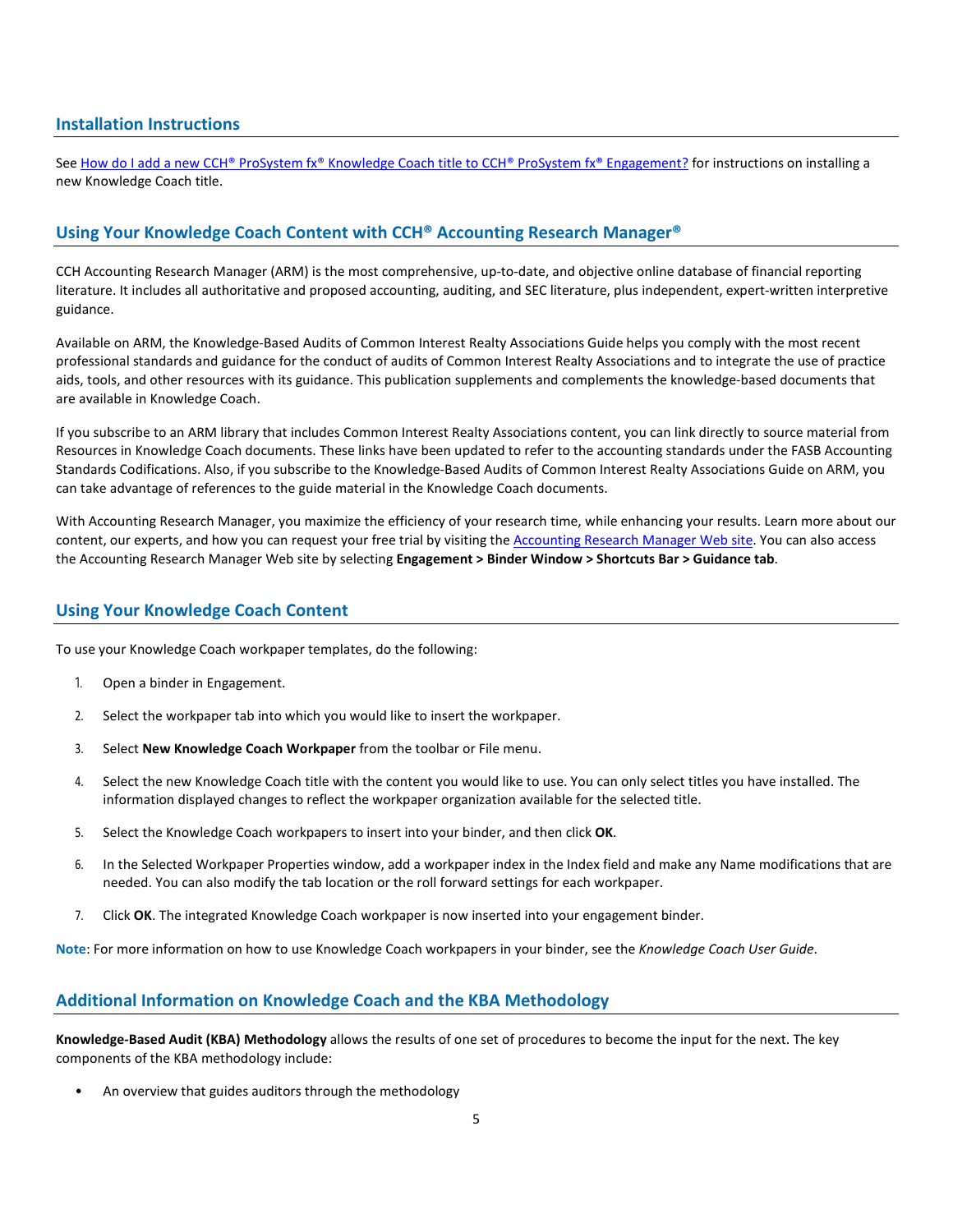- Knowledge-based audit documents, integral to risk assessment and audit processes, which contain steps and procedures required by U.S. GAAS
- Customizable audit programs that take auditors through related steps and procedures
- Practice aids to help auditors complete steps or processes outlined in the knowledge-based audit documents and audit programs
- Auditor's reports that provide a variety of sample auditor's opinions on audited financial statements
- Correspondence documents that provide sample letters to be used to comply with U.S. GAAS requirements and in other common situations
- The AICPA's Auditing Standards Board's (ASB) Risk Assessment Standards The practice aids and tools in the 2020 Knowledge-Based Audits of Common Interest Realty Associations are designed around the AICPA's risk assessment and clarified standards to assist auditors of health care entities by:
	- Facilitating compliance with GAAS
	- Encouraging more effective audits through tailored audit programs and comprehensive practice aids
	- Helping auditors to focus on and respond to identified audit risks
	- Enhancing audit documentation

#### **CCH® ProSystem** *fx***® Knowledge Coach**

Knowledge Coach functionality allows auditors to use the Knowledge-Based Audit methodology more efficiently by eliminating the need for duplicate entry of the same information, tailoring audit documentation to each particular engagement, and documenting the link between risks identified and procedures performed. AUD-100 Tailoring Question is a document in Knowledge Coach that presents engagement-level questions designed to aid in tailoring the engagement documentation to fit each client. Completing the questions helps the auditor avoid duplication and unnecessary workpapers.

**Note**: Before you begin your audit, review the guidance in AUD-101 Overall Audit Program. This workpaper is your road map through a Knowledge-Based Audit methodology. Start your audit with AUD-100 Tailoring Question Workpaper and AUD-101 Overall Audit Program.

- **Risks** can be captured via the Risk Summary task pane from any Knowledge Coach workpaper by the current editor of KBA-502 Summary of Risk Assessments. This allows you to continuously assess risks during the engagement. Several workpapers prompt you to consider the presence of risks, but the Risk Summary task pane must be used to document those risks. All documented risks flow to the Risk Summary. To ensure risks show in findings tables, select the *workpaper identified in* field of the Risk pane.
- **Information Flow** helps reduce the time spent duplicating information across forms. In addition, the flow of consistent information ensures that information and updates to information are not missed between workpapers. Drill-down functionality helps the user navigate quickly to the source of the information, aiding in the review of the audit file.
- **Diagnostics** help track unresolved issues like unanswered questions, incomplete risks, program steps not linked to risks or relevant assertions, missing workpapers, and more.
- **Links to Accounting Research Manager (ARM)**, if you subscribe to an ARM library that includes audit content, link directly to source material from Resources in Knowledge Coach workpapers. These links have been updated to reference the accounting standards under the FASB Accounting Standards Codifications and the auditing standards issued by the AICPA. Also, if you subscribe to the Knowledge-Based Audits of Common Interest Realty Associations Guide on ARM, you can take advantage of links to the audit guide material from the Knowledge Coach documents.
- **Interpretive Guidance** is integrated in each Knowledge Coach template through the Tips view of each new task pane. Informational features include Practice Points, Examples, Optional Workpapers, and Resources to help auditors work more effectively and efficiently. You can also navigate from Resources in a document or the tip pane directly to CCH's Accounting Research Manager and industry audit guides by simply clicking on the reference.